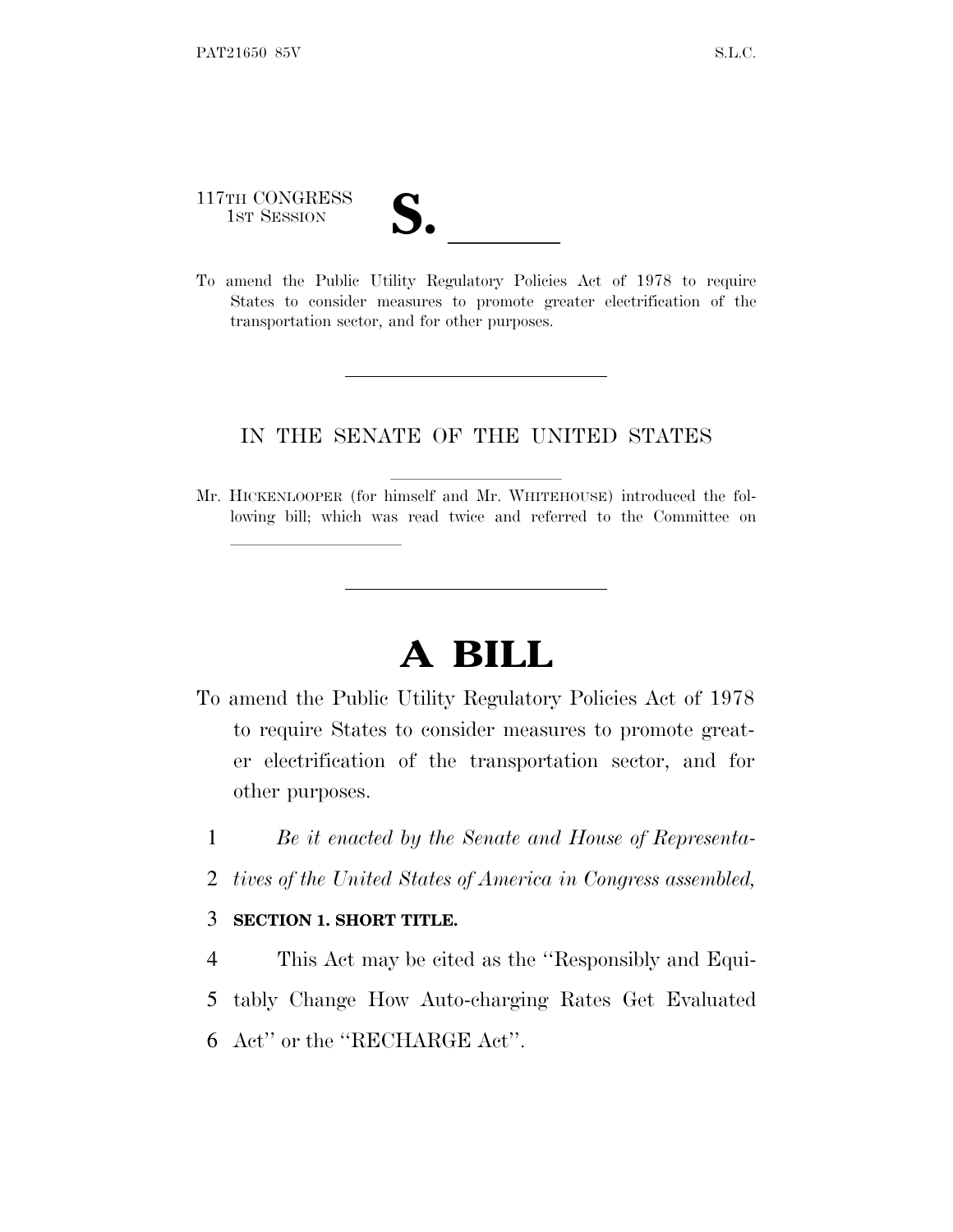| 1              | SEC. 2. CONSIDERATION OF MEASURES TO PROMOTE              |
|----------------|-----------------------------------------------------------|
| $\overline{2}$ | <b>GREATER ELECTRIFICATION OF THE TRANS-</b>              |
| 3              | PORTATION SECTOR.                                         |
| $\overline{4}$ | (a) IN GENERAL.—Section $111(d)$ of the Public Util-      |
| 5              | ity Regulatory Policies Act of $1978$ (16 U.S.C. 2621(d)) |
| 6              | is amended by adding at the end the following:            |
| 7              | $``(20)$ ELECTRIC VEHICLE<br>CHARGING<br>PRO-             |
| 8              | GRAMS.—Each State shall consider measures to pro-         |
| 9              | mote greater electrification of the transportation sec-   |
| 10             | tor, including the establishment of rates that—           |
| 11             | "(A) promote affordable and equitable                     |
| 12             | electric vehicle charging options for residential,        |
| 13             | commercial, and public electric vehicle charging          |
| 14             | infrastructure;                                           |
| 15             | $\lq\lq (B)$ improve the customer experience as-          |
| 16             | sociated with electric vehicle charging, including        |
| 17             | by reducing charging times for light-, medium-            |
| 18             | , and heavy-duty vehicles;                                |
| 19             | $\lq\lq$ (C) accelerate both third-party investment       |
| 20             | and investments by electric utilities in electric         |
| 21             | vehicle charging stations for light-, medium-,            |
| 22             | and heavy-duty vehicles; and                              |
| 23             | "(D) appropriately recover the marginal                   |
| 24             | costs of delivering electricity to electric vehicles      |
| 25             | and electric vehicle charging infrastructure.".           |
| 26             | (b) COMPLIANCE.-                                          |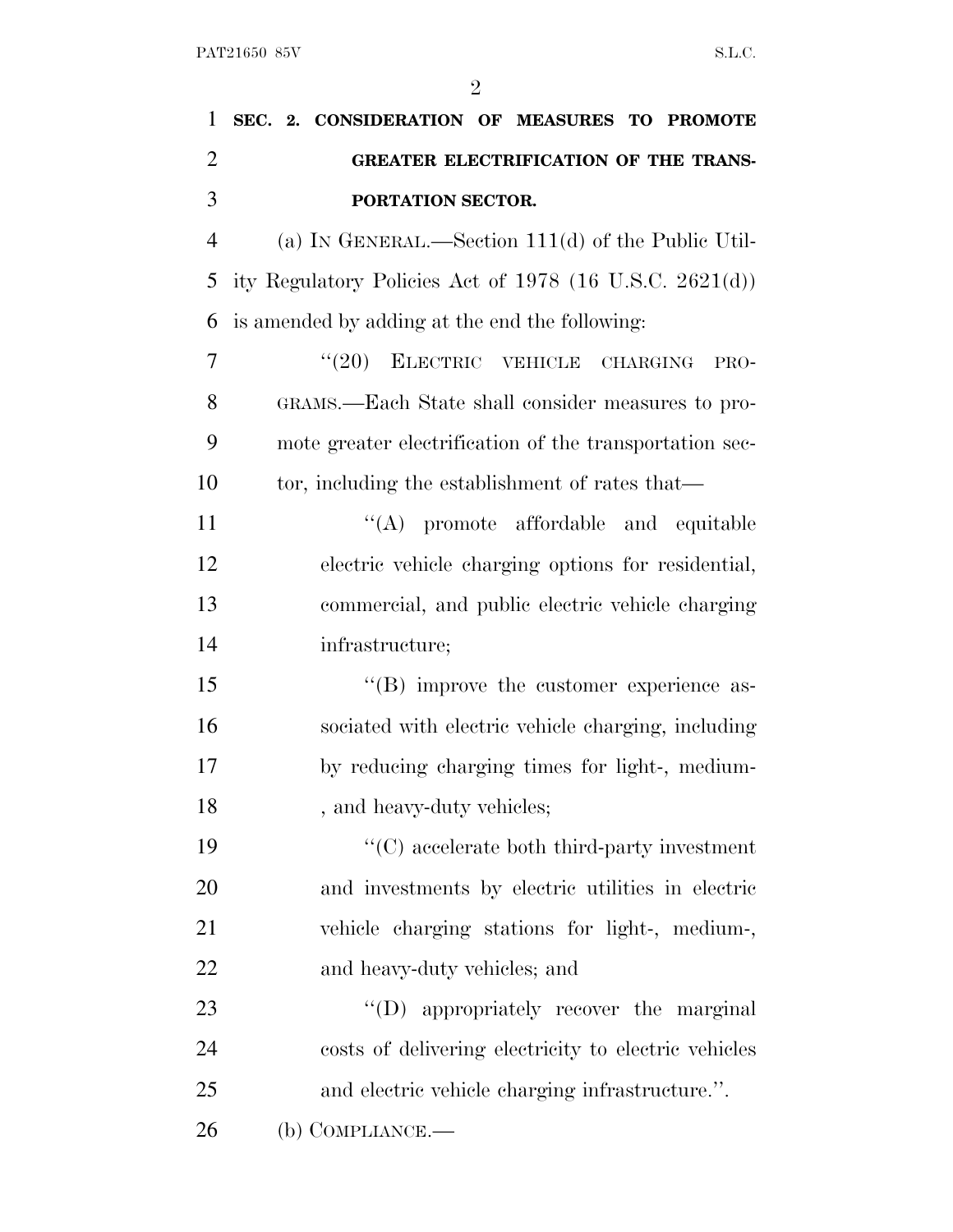(1) TIME LIMITATION.—Section 112(b) of the Public Utility Regulatory Policies Act of 1978 (16 U.S.C. 2622(b)) is amended by adding at the end the following:

 $\frac{4}{7}(7)$ (A) Not later than 1 year after the date of enactment of this paragraph, each State regulatory authority (with respect to each electric utility for which the State has ratemaking authority) and each nonregulated utility shall commence consideration under section 111, or set a hearing date for consid- eration, with respect to the standard established by 12 paragraph  $(20)$  of section 111 $(d)$ .

 ''(B) Not later than 2 years after the date of enactment of this paragraph, each State regulatory authority (with respect to each electric utility for which the State has ratemaking authority), and each nonregulated electric utility shall complete the con- sideration and make the determination under section 111 with respect to the standard established by 20 paragraph  $(20)$  of section  $111(d)$ .".

 (2) FAILURE TO COMPLY.—Section 112(c) of the Public Utility Regulatory Policies Act of 1978 23 (16 U.S.C. 2622 $(e)$ ) is amended by adding at the end the following: ''In the case of the standard es-tablished by paragraph (20) of section 111(d), the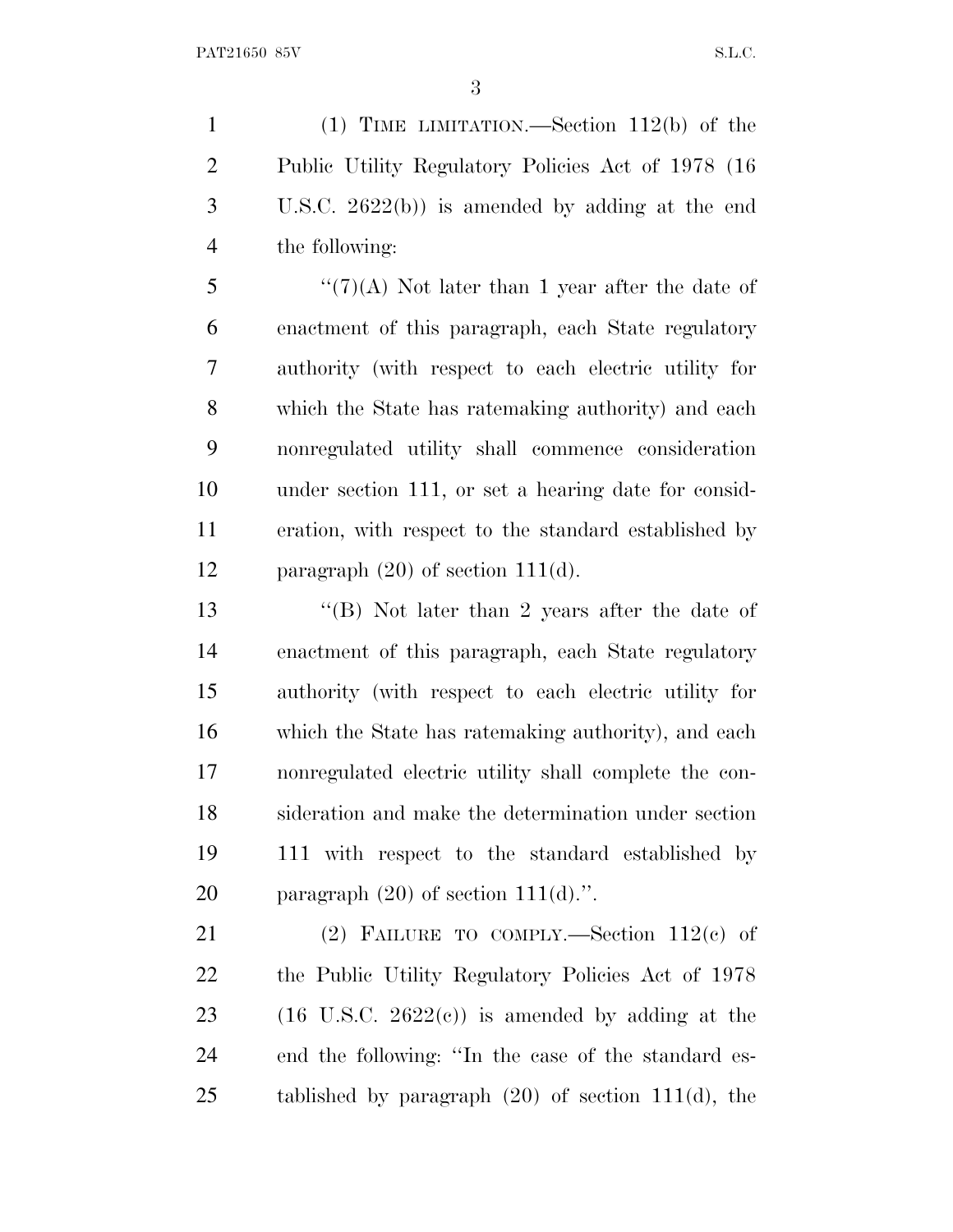PAT21650 85V S.L.C.

| $\mathbf{1}$   | reference contained in this subsection to the date of         |
|----------------|---------------------------------------------------------------|
| $\overline{2}$ | enactment of this Act shall be deemed to be a ref-            |
| 3              | erence to the date of enactment of that paragraph.".          |
| $\overline{4}$ | (3) PRIOR STATE ACTIONS.—                                     |
| 5              | $(A)$ IN GENERAL.—Section 112 of the                          |
| 6              | Public Utility Regulatory Policies Act of 1978                |
| 7              | $(16 \text{ U.S.C. } 2622)$ is amended by adding at the       |
| 8              | end the following:                                            |
| 9              | "(g) PRIOR STATE ACTIONS.—Subsections (b) and                 |
| 10             | (c) shall not apply to the standard established by para-      |
| 11             | graph $(20)$ of section 111 $(d)$ in the case of any electric |
| 12             | utility in a State if, before the date of enactment of this   |
| 13             | subsection-                                                   |
| 14             | $\cdot$ (1) the State has implemented for the electric        |
| 15             | utility the standard (or a comparable standard);              |
| 16             | $(2)$ the State regulatory authority for the                  |
| 17             | State or the relevant nonregulated electric utility has       |
| 18             | conducted a proceeding to consider implementation             |
| 19             | of the standard (or a comparable standard) for the            |
| 20             | electric utility; or                                          |
| 21             | $\cdot\cdot$ (3) the State legislature has voted on the im-   |
| 22             | plementation of the standard (or a comparable                 |
| 23             | standard) for the electric utility during the 3-year          |
| 24             | period ending on that date of enactment.".                    |
|                |                                                               |